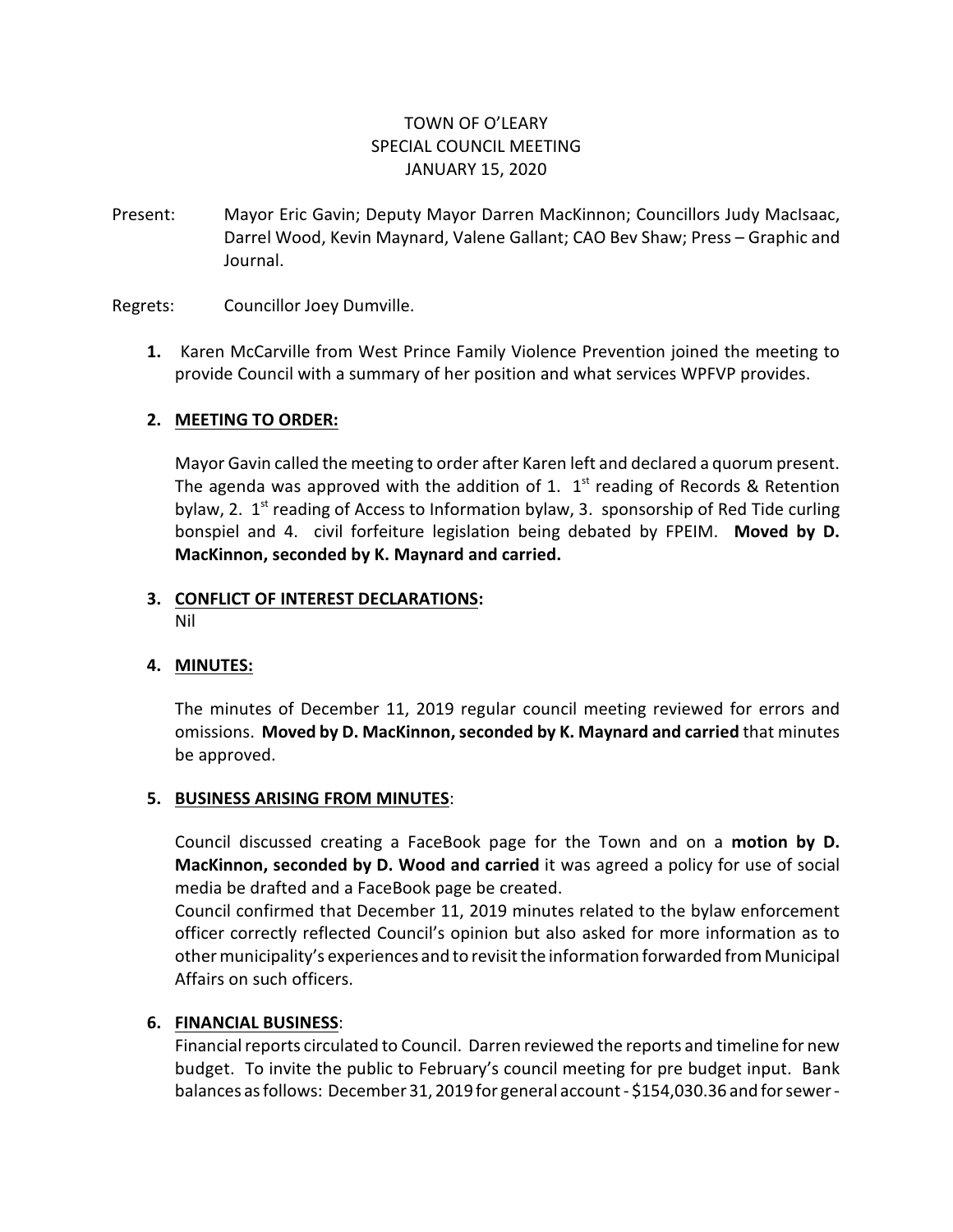\$41,049.96. Expenses for December, 2019 for general totaled \$109,993.81 and forsewer - \$24,454.83. Revenue for December, 2019 for general - \$64,944.04; for sewer - \$2987.27 plus investment proceeds of \$52,218.50. **Moved by D. MacKinnon, seconded by J. MacIsaac and carried** that financial report be approved.

## **7. NEW BUSINESS**:

- A. Mayor's report Eric reported he attended the New Year's Levee and commended Kevin on speaking at the levee on behalf of Council. Eric also met with O'Leary Co-op board members and with David Gordon, Mayor of Alberton.
- B. Administrator's report Bev reported that unofficial word has been received for approval of funding for lagoon project from Municipal Strategic Component of Gas Tax Fund. Advised that surplus firetruck has been picked up, payment received and insurance cancelled. No further word from John Maynard on liens on properties that are in sewer arrears. Insurance inspector arrived and toured all the properties. Building permit – permit issued to Springfield West Gospel Hall for storage addition valued at \$12,000.

Overtime/vacation – Bev 15 hours overtime & 1 week vacation; Dale 45 hours and no vacation left; and Andrew 66 hours and is planning a few days off late February.

C. Reports from departments:

Properties – Kevin noted the snowmobile trails are well used and that Ellis field dugout roof may be sagging.

Streets & Sidewalks – Valene asked when the Christmas banners are coming down – as soon as possible. Also mentioned that banners for Veteran's Day should be considered and that Festival committee is considering banners with dates of festival. Police & Fire Protection – Darrel reviewed the RCMP report for December 2019 saying that 19 calls were received and 188 hours spent on O'Leary police business. Three traffic checks conducted in December. Darrel presented Fire Chief's report stating 6 calls were answered in December – 3 medicals, 2 vehicle collisions and 1 mutual aid structure fire. O'Leary was called in to help with the Tyne Valley arena fire. Other activities included the annual Christmas Eve tour with Santa and the firefighters' banquet at which Frank Sweet's retirement after 42 years of service was recognized and Kevin Maynard and Matthew Howard received their 5 year service pins. The Department's annual meeting was held recently and executive remained the same except for Davis Gallant is now Lieutenant. Darrel noted that 1994 GMC tanker truck was estimated at needing replacement in a year. **Moved by D. MacKinnon,seconded by D. Wood and carried** that \$3000 of proceeds from sale of surplus truck be used to construct storage compartments in Pumper 2 and Rescue if the surplus truck was fully depreciated.

Newcomers/Recruitment/Community Endorsements – Judy advised Council of EMO 10 Steps information meeting on January  $22^{nd}$  at 2 pm and 6 pm at the O'Leary Complex. The O'Leary core group will also be meeting at 11 with EMO department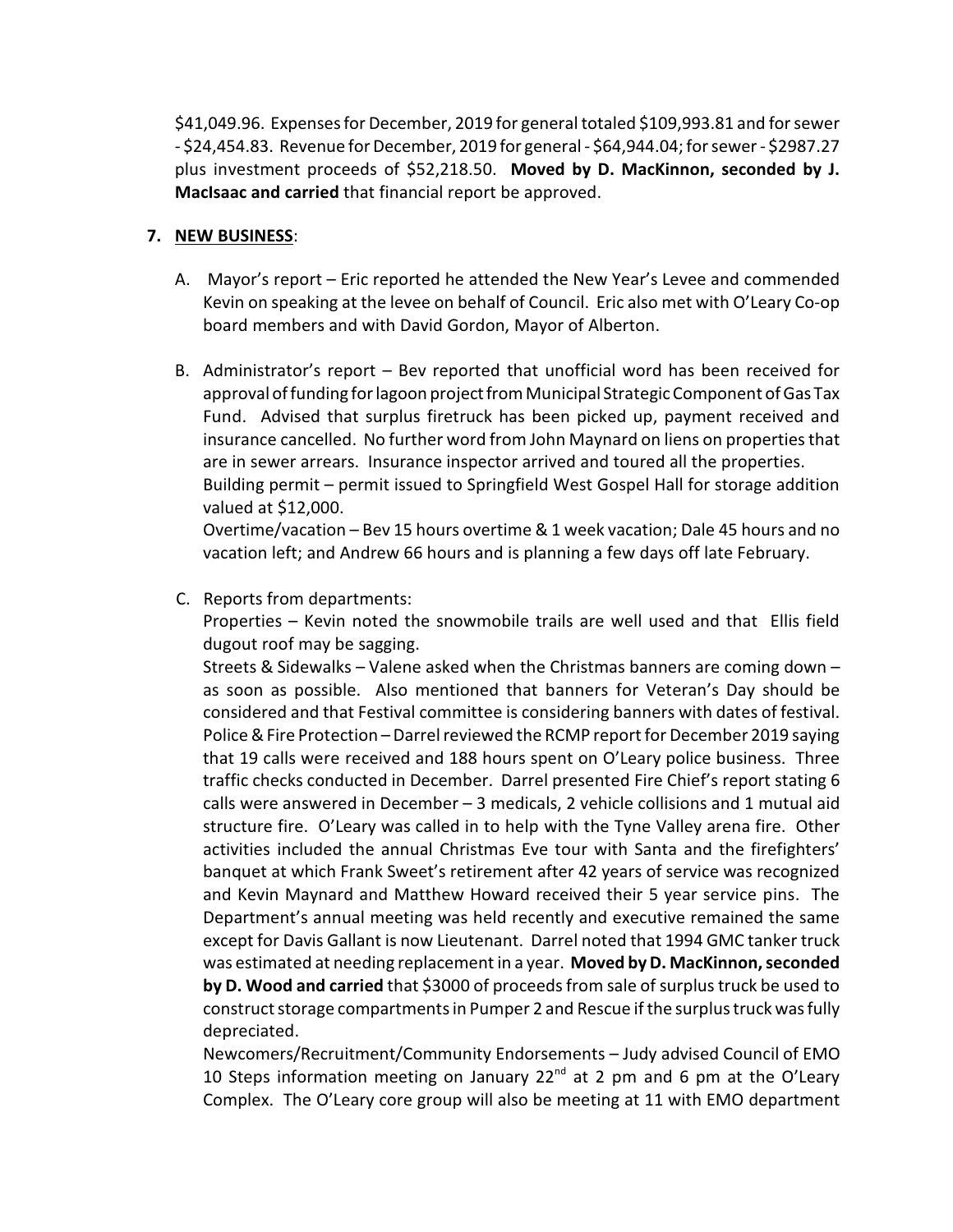officials. Council agreed to purchase a refurbished laptop for Judy to use. The Neighbour 2 Neighbour event is scheduled for February 8<sup>th</sup> at Westisle School.

Recreation – Recreation Director's report circulated. Council agreed that next year's levee be from  $1 - 3$  instead of 4.

Sanitation & Community Development – Eric reported a new lateral line was replaced by property owner at 58 Gaspe Road. Eric advised Council to think about development as new budget calculations to be soon made.

D. Fire Department bylaw amendment  $2^{nd}$  reading:

WHEREAS the Fire Department members wish to increase their membership and potential members living within the regulated 10 km of the O'Leary Fire Hall are few; AND WHEREAS advice from the Fire Marshal's office, other Island fire departments and the O'Leary Fire Chief indicate that minimal concerns would arise with an expansion to the regulation to make 75% of total membership be living within the current 10 km radius of the fire hall and 25% of total membership may be living outside the 10 km radius but within the O'Leary Area Fire District;

AND WHEREAS the Fire Department Bylaw # 12 Amendment # 2 was read a first time and approved at the December 11, 2019 Council meeting;

THEREFORE BE IT RESOLVED that the following amendment be considered forsecond reading at the January 15, 2020 Council meeting: Section 3.B to read: Each member shall (1) be a Canadian citizen; (II) be at least nineteen years of age; (III) be physically and mentally fit and be of good reputation; (IV) hold a valid drivers' license (Class 3A license would be an asset); (V) reside within the O'Leary Area Fire District with a minimum of 75% of members residing within ten (10) kilometers of the O'Leary Fire Hall; and (VI) have his/her employer's consent to participate (by mutual agreement and understanding).

AND ALSO BE IT RESOLVED that Section 3.B of the Fire Department Bylaw # 12 be deleted and replaced with the above amendment.

**Moved by Judy MacIsaac, seconded by Darrel Wood and carried.**

WHEREAS the Fire Department Bylaw # 12 Amendment #2 was read a second time at this Council meeting;

BE IT RESOLVED that the Fire Department Bylaw # 12 Amendment # 2 be hereby approved.

**Moved by Darren MacKinnon, seconded by Judy MacIsaac and carried.**

E. Confirm interest forgiveness for Sewer Account # 42382:

WHEREAS a local person is interested in purchasing this Kent Street property and renovating as a rental property and that the current state of house is dilapidated and dangerous;

AND WHEREAS this plan is in the best interest of the Town;

THEREFORE BE IT RESOLVED that late payment fees connected to Sewer Account # 42382 be waived if a new person takes ownership.

**Moved by D. MacKinnon, seconded by D. Wood and carried.**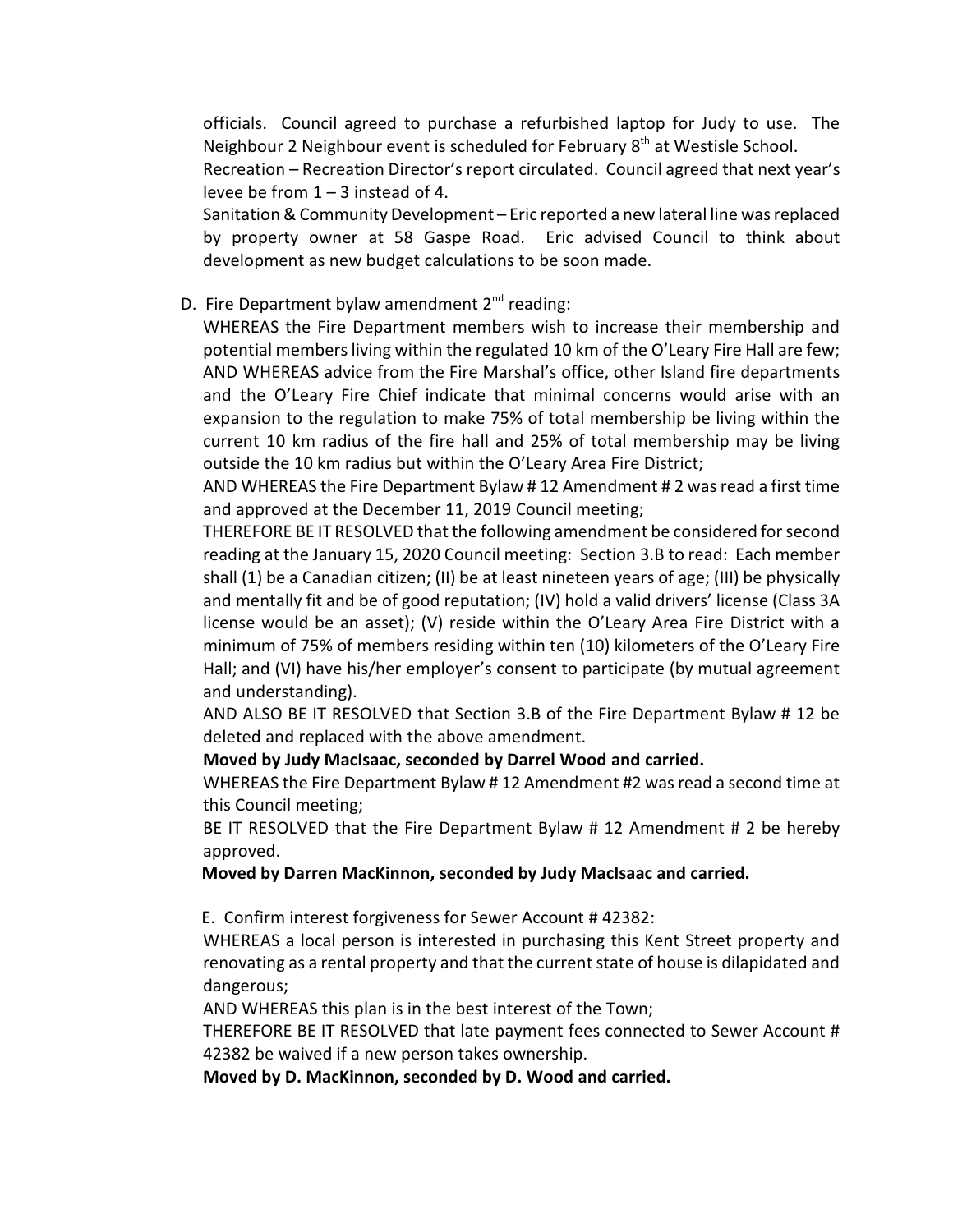F. **Moved by D. MacKinnon,seconded by D. Wood and carried** that offer of \$5176.01 from Ben Johnson be accepted to purchase surplus firetruck (1989 Ford).

G. Offer from Wilson's Security: This was in regards to monitoring for the O'Leary Town Complex alarm system which is currently monitored by East Link. Council decided to leave status quo.

H. Other business and correspondence:

# *1/ BYLAW TO MANAGE AND DISPOSE OF RECORDS BYLAW # 2020-01*

WHEREAS the Municipal Government Act R.S.P.E.I. 1988, Cap. M-12.1., and related regulations require municipalities to manage and retain municipal records and Subsection 117(1) of the Municipal Government Act R.S.P.E.I. 1988, Cap. M-12.1, requires council to provide, by bylaw, a schedule forthe management and disposal of all records and other documents that are required to be retained by the municipality; AND WHEREAS the O'Leary Town Council has had opportunity to review the Bylaw to Manage and Dispose of Records Bylaw # 2020-01 prior to this Council meeting; THEREFORE BE IT RESOLVED that Bylaw to Manage and Dispose of Records Bylaw # 2020-01 be read a first time.

**Moved by Darrel Wood, seconded by Darren MacKinnon and carried.**

WHEREAS the Municipal Government Act R.S.P.E.I. 1988, Cap. M-12.1., and related regulations require municipalities to manage and retain municipal records and Subsection 117(1) of the Municipal Government Act R.S.P.E.I. 1988, Cap. M-12.1, requires council to provide, by bylaw, a schedule for the management and disposal of all records and other documents that are required to be retained by the municipality; AND WHEREAS the O'Leary Town Council has had opportunity to review the Bylaw to Manage and Dispose of Records Bylaw # 2020-01 prior to this Council meeting; THEREFORE BE IT RESOLVED that first reading of Bylaw to Manage and Dispose of Records Bylaw # 2020-01 be approved.

**Moved by Kevin Maynard, seconded by Valene Gallant and carried.**

# *2/ BYLAW TO REGULATE ACCESS TO INFORMATION AND PROTECTION OF PERSONAL INFORMATION BYLAW # 2020-02*

WHEREAS the Municipal Government Act R.S.P.E.I. 1988, Cap. M-12.1., requires municipalities to provide, by bylaw, regulations for access to information and the protection of personal information;

AND WHEREAS the O'Leary Town Council has had opportunity to review the Bylaw to Regulate Access to Information and Protection of Personal Information Bylaw # 2020- 02 prior to this Council meeting;

THEREFORE BE IT RESOLVED that Bylaw to Regulate Access to Information and Protection of Personal Information Bylaw # 2020-02 be read a first time.